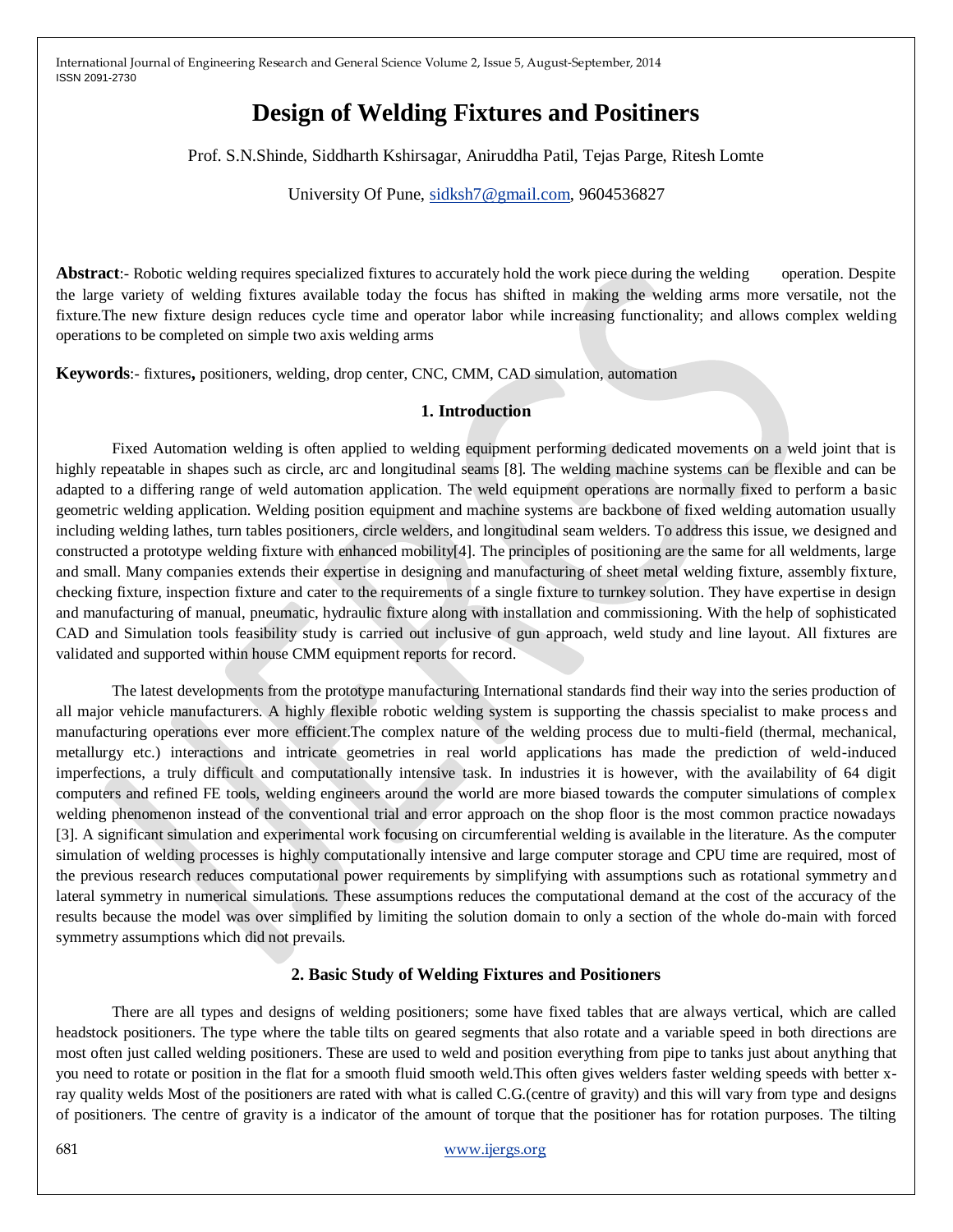positioners also are rated for the amount of tilt torque. The rating is not only from the face plate away, it is also the rating from the centre of the positioner table out. This is a important factor if you are going to be welding offset loading like pipe elbows and Tees.

If your positioner is not sized correctly the rotation speed of the positioners table with speed up and slow down. If your positioner does this you could be doing damage to the motors and gear box of the positioner. You seldom hear a welding fabricator complain they have to large of a weld positioner.Over time this will also cause the ring gear and other positioner parts to wear more quickly causing sloppy rotation and at some point failure of the welding positioner's parts. If this is happening you need to either look at purchasing a larger or a positioner with higher torque. This will insure smooth welding table rotation making for better quality welds and also easier on the welder. If you are doing longer concentric parts like splicing pipe you can use out board support stands to overcome the centre of gravity rating of the positioner. This is a common practice even when the load is with the positioners rating. It just helps the fabrication shop keep the positioner is quality working condition. USA built positioners tend to be rated at a C.G. of 4" - 6" and 12" away from the centre of the table as well as away from the welding table face plate.Things to ask about when you are buying a welding positioner are where it was built, what is spare parts availability.

What is the warranty and does that cover parts install in shop or as most USA manufactures the install is part of the warranty if it is shipped back to the manufacture. Many will send the part and you can install and get compensation for a fair labour cost. Import positioners have been known to have long lead times for parts and those brands also unlike most made in the USA positioners do not always use common standard parts. One might buy a positioner and find they have different drives, motors and gear boxes. This is often time consuming to identify what part is needed. This can be time consuming and frustrating when replacement parts are needed. Some of the imports are very low cost, using cheaper gear boxes, drives, motors and inferior steel.But the low cost is soon forgotten when the positioner stops working. You also find out the gear box or electrical parts all do not match from positioner to positioner even though they maybe even the same model. Most if not all positioners built in North American are built too much higher standards than many of the far -east imports. When looking at purchasing a large or small welding positioner ask where it is built. Equipment made in the USA are manufactured to a higher standard than many of the imported models you will find at your national supply big box stores that tend to sell all type of unrelated equipment [5].

5 important things a welder needs to know about weld positioners when selecting, operating and maintaining positioner.

2.1. Remember the CG:-

•Selecting right positioning device for job involves accounting not only for weight and size of weldment but also for centre of gravity CG and how far it is from positioning device.

• COG changes as welder adds material and parts to positioner, so this change must be taken into account.

2.2. Attach weldmentcorrectly:-

•It is important as it is this point where separation would naturally occur.

•Round parts are attached by a three jaw chuck for easy part alignment.

2.3. Use turning rolls for cylinders:-

•Small turning rolls-powered or idler type can rotate a pipe or a vessel to enable, producing an easy circumferential weld.

•Combination of roller type pipe stand and vertical faced table positioners provides stability and safety when a round part is extended outward.

2.4. Keep it flat:-

•Unit is mounted on flat, even surface to prevent it from tipping.

•They should be used to secure positioner to a stable surface to encounter unexpected forces.

2.5. Connect ground current to positioner:-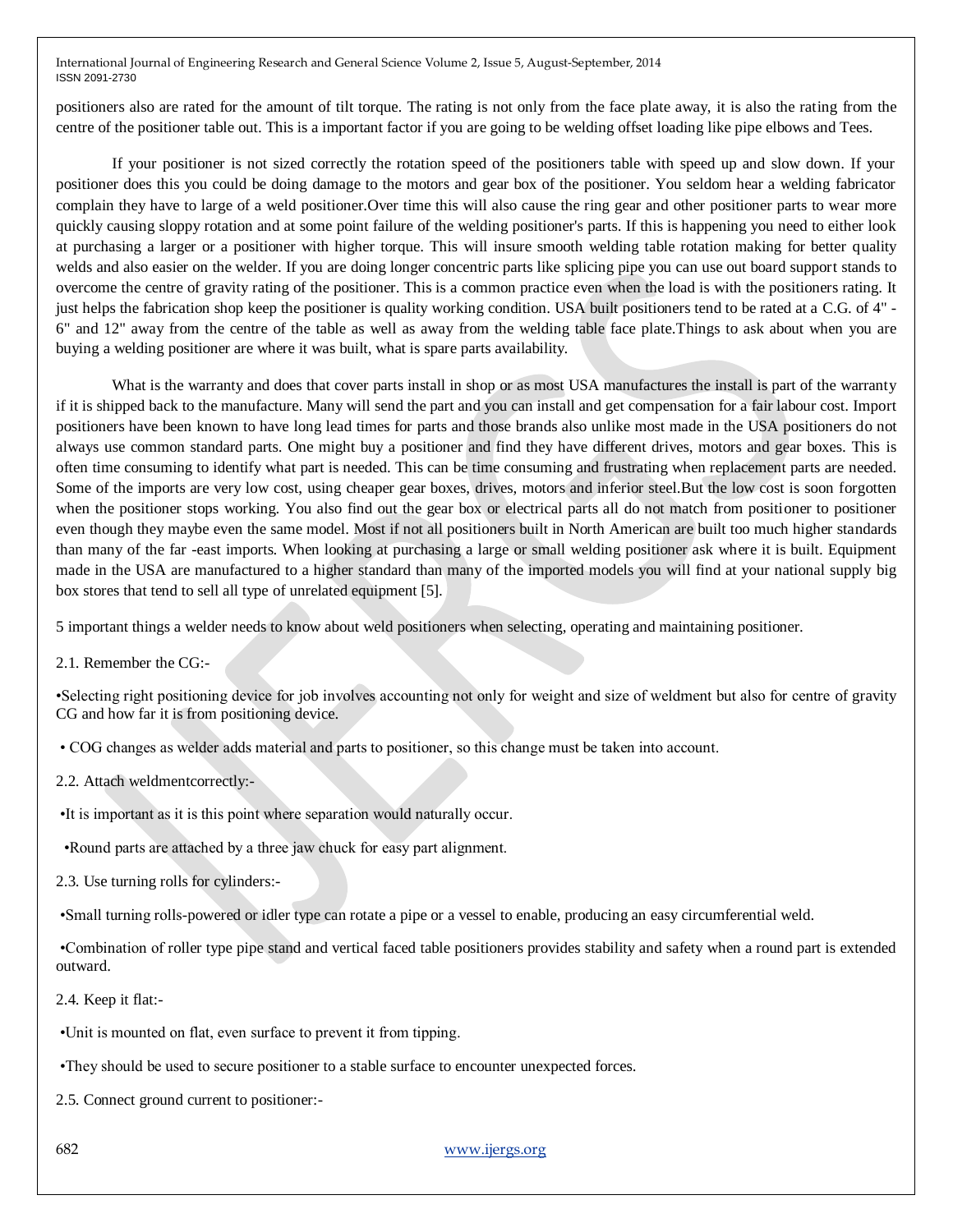•Ground current transfers from table and into the chassis which eliminates having to be moved and replaced a welding clamp continuously.

•Without proper grounding electrical parts can be damaged and substandard weld deposits made.

## **3. Latest Trends in Industries**

Alignment and positioning equipment are important as they are required in nearly all research and manufacturing processes. The increasing focus on nano-scale engineering has forced engineers and scientists to think about the types of alignment devices which will be required for new and emerging applications. At present, they may choose from two types of state-of-the-art devices; either fixtures or positioners. Fixtures are devices which define a part's fixated orientation and location via a fixed, geometry.

3.1 Drop center gravity positioner:-

The DCG series Positioner provides 2-axis motion, continuous rotation and,  $\pm 180^{\circ}$  tilt from the horizontal table position. This configuration of positioner can also be made in a geared elevation version with a third powered axis for elevation. The worktable's surface can be specified at varying distances below the tilt axis, as well as specifying swing radius clearances from the table's rotation axis to the nearest obstruction. Due to the configuration of these models, it is necessary to consult the factory for sizing and capacity requirements. The counter balancing effect of the cantilevered hanger precludes pre-calculated load capacity charts. Since applications require differing hanger lengths and the tables "dropped" distance below the tilt axis, the counterbalancing effect will vary greatly. The load, centre of gravity location, and swing clearance will be required to assist the factory in the selection of the correct model.

Drop-Centre Gravity Features:-

- AC Variable speed drives and motors
- Optional Servo Drives
- Powered  $\pm 180^\circ$  tilt
- Optional geared elevation models available
- Robotic versions



Fig1. Welding Positioner[8]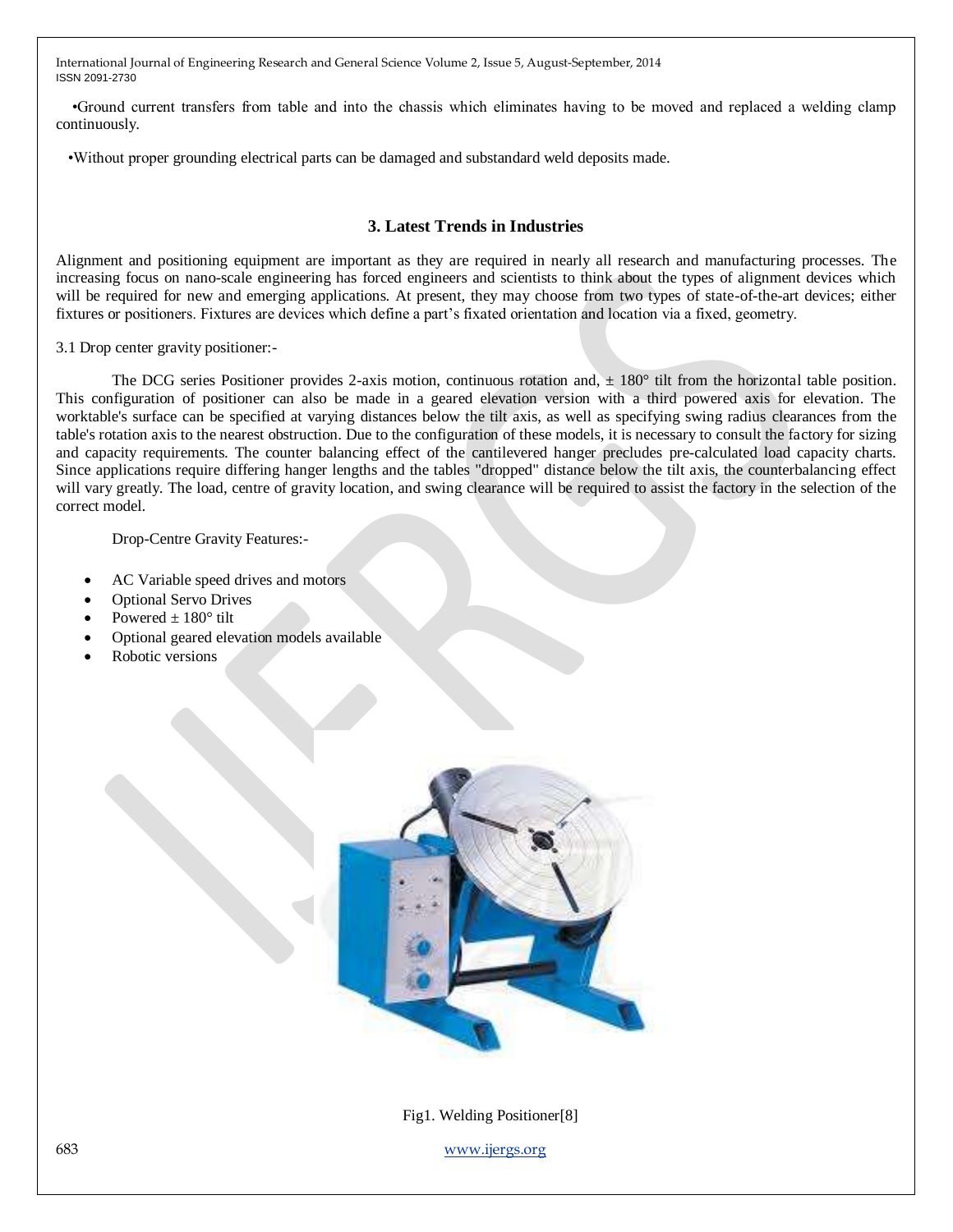#### 3.2 Koike Aronson / Ransome [7] :-

Positioners provide all the advantages of standard fixed height models but also include adjustable elevation to provide ergonomic working heights and improve safety. Gear rack cut into vertical posts and multiple interlocked drive pinions provide the highest degree of safety in the industry. NEMA 12 electrical ground blocks and tapered roller bearings are provided on every unit. Lift-time lubrication and sealed drive units insure many years of trouble free service. Special engineered elevation heights and options are also available. Headstock and Tailstock axes on Koike Aronson Ransome systems are electronically synchronized to prevent work piece / fixture skewing. Both axes are driven by an encoded motor, controlled by a drive with internal PLCcapabilities. Encoder information from both axes is fed back to the Tailstock drive. The Tailstock encoder provides closed-loop position information to the Tailstock drive, which in turn, follows the reference signal from the Headstock encoder. The Headstock drive and motor respond to commands from the operator control pendant (or optionally a supervisory programmable control system). When the Headstock moves, the Tailstock automatically follows, step-for-step, based upon encoder feedback. If any errors are detected internally, or from external devices by either drive, the system will immediately halt to prevent work piece/fixture skewing.

#### 3.3 USA Patents: [5]

Since yesteryears many US scientists have carried out research and review in this manufacturing field of welding fixtures and positioners. These patents revolutionalized the design procedures and advanced its application purposes.

### 3.3.1. By Edward.V.Cullen

•The present invention relates generally to work positioners. More particularly to that type which are designed and adapted to support and hold metallic structural pieces in different positions.

•A work supporting table which is carried by structure so that it is rotatable about its own centre and is capable of being tilted bodily into different angular positions as well as raised or lowered.

### 3.3.2. By Edmund Bullock

•According to the invention a jig for use in assembling component parts of composite metal structure comprises a framework of cylindrical form adapted to receive ad secure said component parts in correct relative position for connection with one other and capable of being rotated and titled at the other end.

•This invention relates to the improvement in welding fixtures for supporting a heavy casting or a frame for welding and has a principle object to provide such a fixture, upon which material may be attached without use of crane and which will permit any side of frame or casting.

•Latest trends have proclivity towards positioners of various kinds which makes the operation done quickly and effectively without creating operator assume disadvantages, unsafe or awkward positions.

•Having thus described the invention what I claim as new and desire to secure by Letters Patent is:

i. A work positioner adapted for use in connection with welding and comprising a base with a bracket thereon, a member connected pivotally to the bracket so that it is capable of being tilted in a vertical plane, a work supporting table connected to the member so that it is rotatable about its centre, irreversible gearing between the member and table for rotating the table relatively to said member, and means for readily rendering said gearing inoperative so as to release or free the table for manual rotation.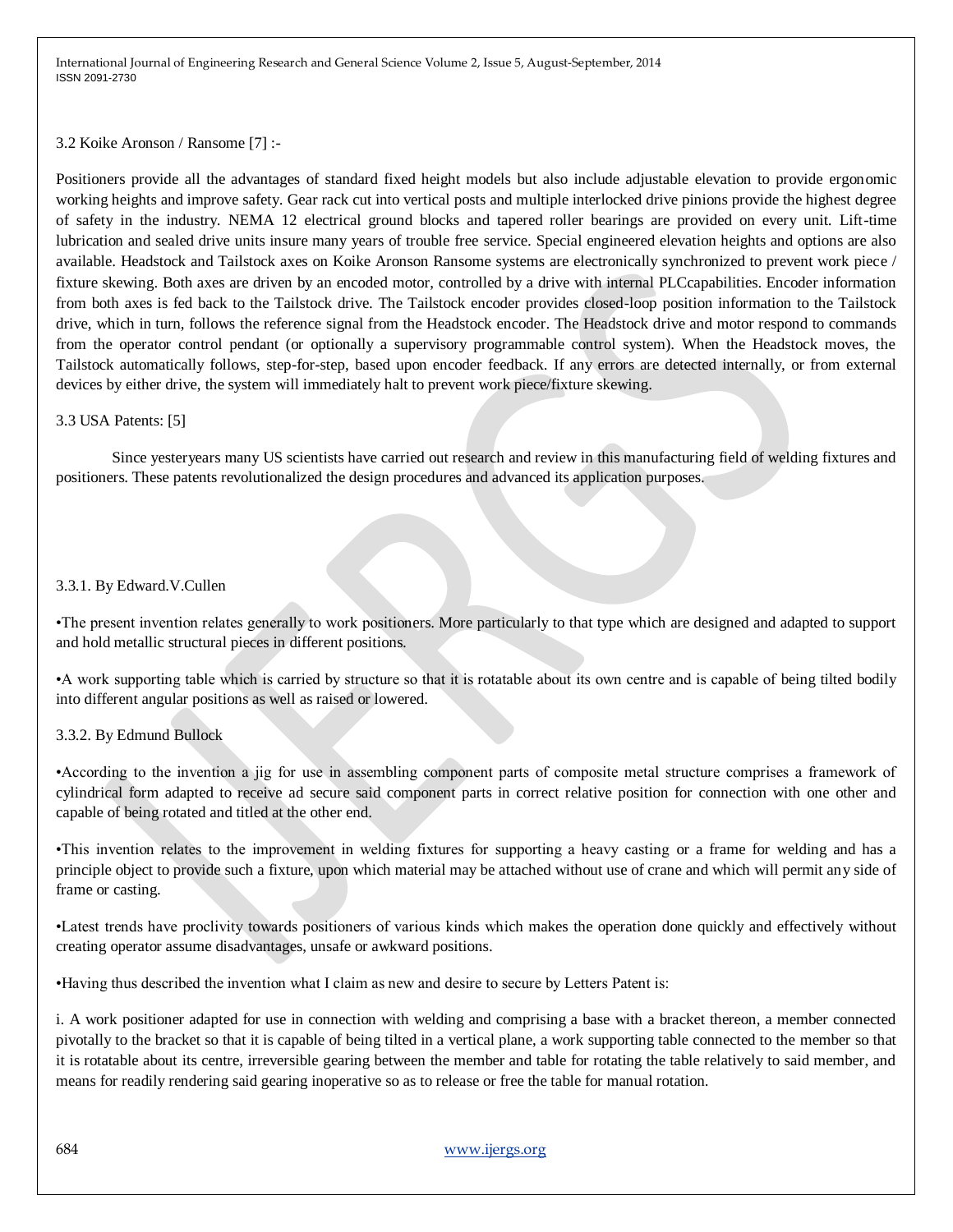ii. A work positioner of the character described comprising a base with a bracket thereon, a member connected pivotally to the bracket so that it is capable of being tilted in a vertical plane, a work supporting table connected to the member.

iii. A work positioner comprising a base with a bracket thereon, a member connected pivotally 5 to the bracket so that it is capable of being tilted in a vertical plane, a work supporting table connected to the member so that it is rotatable about its centre, irreversible gearing between the member and the table for rotating the table relatively 0 to the member, including a worm and a worm gear normally in mesh with the worm, and means whereby the worm may be readily disengaged from the worm gear in order to render the gearing inoperative and thus free or release the table for manual rotation.

iv. A work Positioner comprising a base, a bracket carried by the base and embodying a pair of laterally spaced parallel arms extending upwardly and outwardly at an acute angle with respect to the horizontal, a sector shaped member disposed between the arms and having the apex or hub part thereof pivotally connected to the upper extremities of said arms so that it is adapted to tilt in a vertical plane, a work supporting table connected to the member so that it is rotatable about its centre, gearing for tilting the member and table, including a pinion disposed between the lower or inner ends of the arms, and an accurate series of teeth on the periphery of the member and in mesh with said pinion, irreversible gearing between the member and the table for rotating the table relatively to the member, and means for readily rendering the last mentioned gearing inoperative so as to free or release the table for manual rotation.

v. A work positioner comprising a base, a bracket carried by the base and embodying an outwardly and upwardly extending arm, a sector shaped member embodying a chamber therein and having the apex or hub part thereof connected pivotally to the upper extremity of said arm so that it is capable of being tilted in a vertical plane, a work supporting table connected to the member so that it is rotatable about its centre, gearing for tilting the member and table, including a pinion adjacent the lower end of the arm, and an accurate series of teeth on the periphery of the member and in mesh with the pinion, irreversible gearing for rotating the table relatively to the member, including a pair of normally meshing gears in said chamber, and means whereby one of the gears may be readily disengaged from the other gear in order to render the last mentioned gearing inoperative and thus free the table for manual rotation.

vi. A work positioner adapted for use in connection with welding and comprising a base with a bracket thereon, a member embodying a bearing and connected pivotally to the bracket so that it is capable of being tilted in a vertical plane, a work supporting and retaining table connected to the member so that it is rotatable about its centre, irreversible gearing between the member and the table for rotating the table relatively to the member including a drive shaft journal led in the bearing of said member, a worm fixed to the shaft and a worm gear operatively connected to the table and adapted to be driven by the worm in connection with drive of the shaft, said shaft being axially slid able in said bearing so that the worm may be shifted out of engagement with the worm gear when it is desired to render the gearing inoperative and free the table for manual rotation, and releasable means associated with said shaft and adapted to hold the latter against axial displacement when the worm is shifted into engagement with the worm gear.

# **4. Objectives of Welding Fixtures & Positioners Along With Its Advantages**

4.1Objective: -

Primary objective of invention is to provide a supporting structure having greater capabilities and not only being used more expediously but also of handling structural assemblies which are bulky to be handled manually.Another objective is to provide a positioner which:

- Occupies small space.
- Both rugged and durable.
- Efficiently and effectively fulfill its intended purpose.
- Capable of handling small as well as large sized work pieces.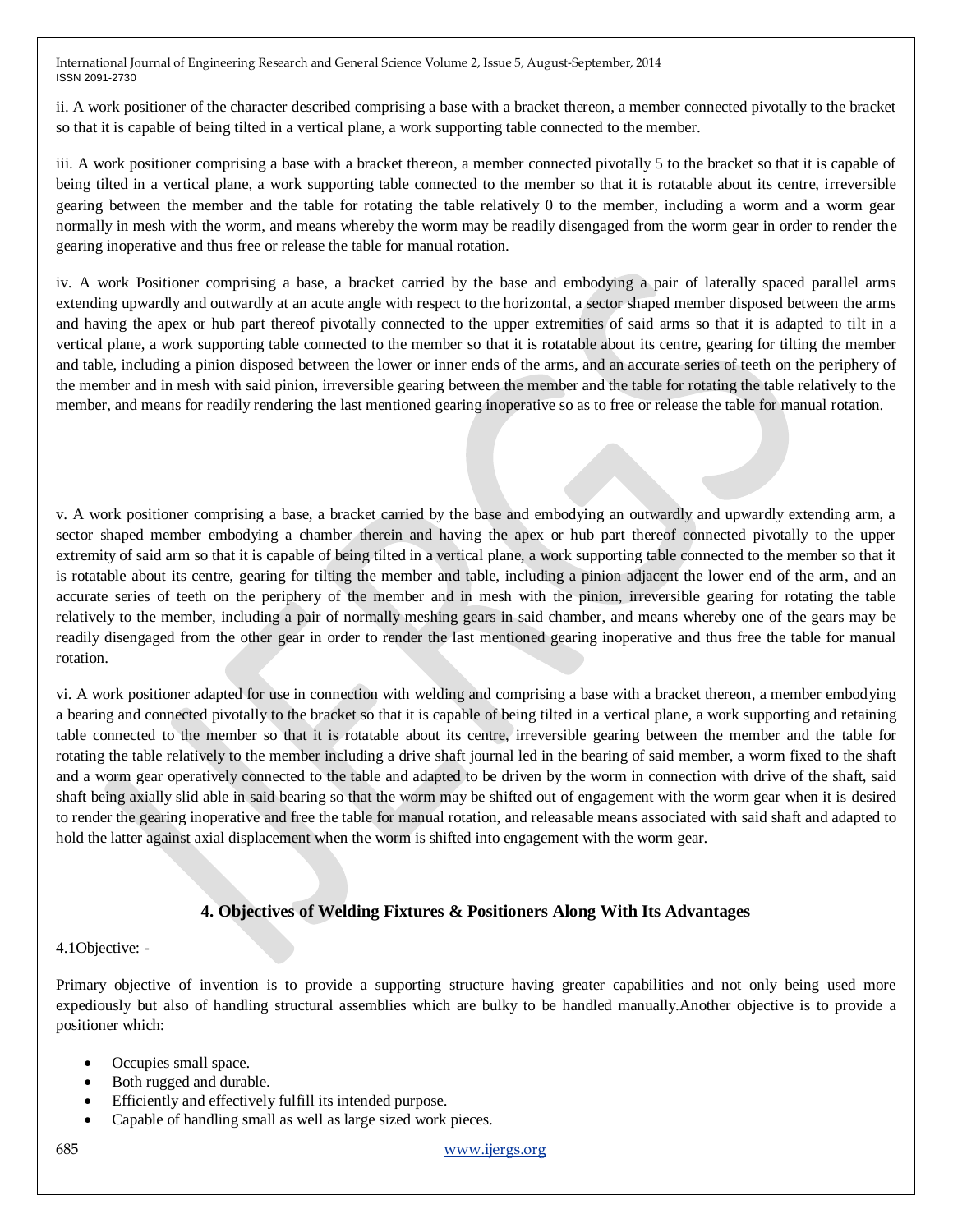- Retain framework in various positions into which it is swung.
- Facilities assembly of components in correct position.

4.2 Advantages:-

- Reduces welder fatigue.
- Increases welder safety.
- Improves weld quality.
- Increases productivity over manually positioning the parts.
- Assists welders in maneuvering and welding large weldments and parts.
- Ensures smooth welding table rotation.
- Faster welding speeds especially for obtaining X-ray quality welds.

## **5. Design Features**

The principles of positioning are the same for all weldments, large or small. The base product is affixed to the type or design welding positioner and allows movement by powered mechanical means into the proper weld position and this allows quality welds and faster assembly. Fabricated sub assemblies are added and the entire weldment can be moved to allow easy access to weld joints for easier access for the welder. Properly positioned weldments regardless of the size, reduces welder fatigue. This also increases safety, improves weld quality. By moving the weldment using a welding positioner means and positioning of the welding area so welders are not forced to weld out of position or in an uncomfortable position. Safety is improved when the weldment is fixed to a proper type and design weld positioning device. Cranes, chains, slings and other less safe methods for moving a part will create uncontrolled motion which is a safety hazard. With the proper weld positioner welders do not have to maneuver underneath a possibly heavy weldment. Doing this reduces a safety hazard and the risk of injury from falling sparks, slag, or metal parts.

While many welders are qualified to do overhead and vertical welding, down hand welds often require less training, allowing new welders to produce quality welds. Gravity helps the welder in a downhill weld, resulting in equal legs on fillet welds, smoother bead surface and reduced cleanup and rework times. By combining a positioner with a welding power source and a torch stand, a welder can perform semiautomatic welding that is productive and ergonomically friendly. The positioner holds the part and maneuvers it under a stationary torch. This torch can be fitted with a weaving device to allow oscillation to fill large gaps or V-grooves. Consistent speed and torch position improve the quality of the weld with greater repeatability. By using a communication cable between the integrated positioner and a welding power supply, the operator only needs to signal a start through a foot pedal or a start button, and the welding cycle will continue until the signal is automatically sent that it has completed. This method, typically used on a circumferential weld, can incorporate dwell times to create a puddle and fill the crater. The completed part is removed and another is started. Fabrication welders should keep these rules as paramount when choosing and operating a weld positioner.

When a weldment is a cylindrical, it is eligible to be supported when rotated. Small turning rolls idlers and jack stands with rollers can support the cylinder during rotation. A long pipe or vessel can use these to help overcome the centre of gravity away from the positioner table face plate. Idler rolls are not powered but can be added in series to support these pipes and tanks. Often these are used for a smaller size positioner to do parts that once required larger size weld positioning devices. These do not help offset loads centre of gravity away from the centre of the table out toward the edge of the table or further. The combination of a pipe stand and a vertical-faced table positioner provides stability and safety when a round part is extended outward. The support rollers provide two points of contact and the weight has added support for the centre of gravity. Welding positioning equipment and machines are important that the parts be mounted to a flat and even surface to prevent it from tipping. Most have mounting holes provided that should be used to secure the positioner to prevent tipping when or if it encounters an unexpected force. Some types of positioner have leg extensions to prevent forward tipping. But if the weldment offset load is too much the extensions will not prevent side tipping. Small weld positioners are best used when bolted to the welding table or surface to insure proper grounding and tipping prevention.

For experimental purpose part size given by the customer of 1x1.5m having weight of approximately 1.2 tones the methodology applied is:

5.1 Construction:-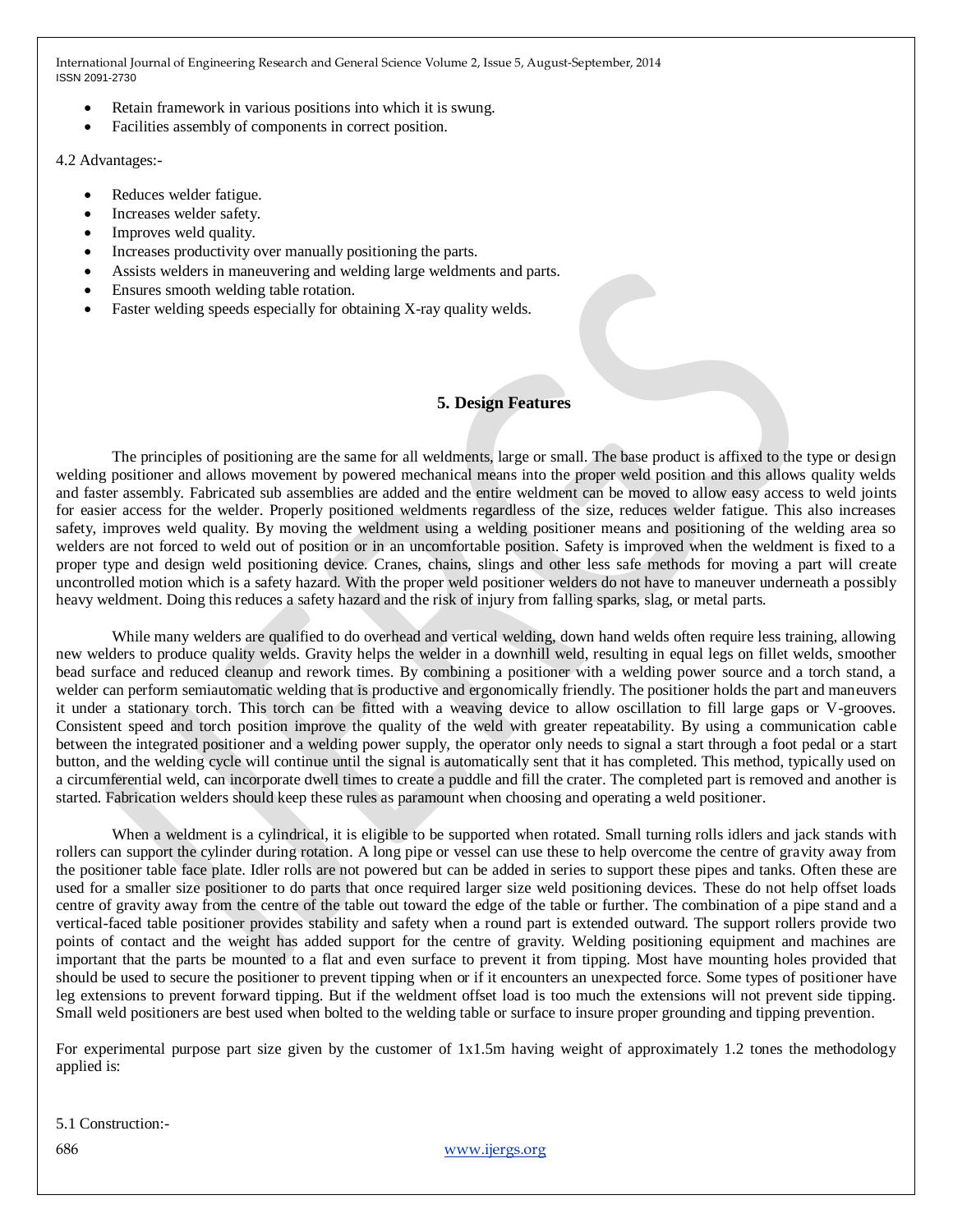Each weld on any component is welded using a specific welding process with the aid of highly focused electrode shielding gas, large degree of control the welder has over the heat intensity leads to production of very strong and consistent welds [2].

- Base is fabricated and machined and is provided with support pin acting as a pivot having a high clamping pressure of 700 bar for holding parts.
- Base is provided with 4 hydraulic cylinders and 1 main cylinder.
- Gear transmission is contributed by operation of motor through a pinion by gear reduction ratio.
- The major contribution in this process is carried out by fabrication welding system mounted on the base used especially for welding intricate parts like chassis of JCB.
- Sleeve bearings are mounted in order to reduce backlash error and to provide frictionless operation analogous to an escalator.
- There is a power pack unit which includes pumps which drive hydraulic pivots having pressure within the range of 40-50 bars.
- There are two control panels :
	- i. Primary: It is used to operate the positioner angle and speed of motor with use of push button or PLC programming.
	- ii. Secondary: It is used to vary the clamping pressure of the fixtures mounted on the base table.
- In order to achieve flexibility in operation clamps slide on guide way having a lock-pin arrangement.
- Hinge pin plays a pivotal role in fixing s hydraulic cylinder with the base of the working cylinder.
- In order to fulfill the advantages stated in the above context manufacturing is carried out mainly by using a Vertical Machining Centre (VMC) performing several operations like milling, turning, boring and it is more advanced than CNC machines.

5.2 Material:

- The fabrication System mounted on the base is made up of mild steel.
- For hard parts which are prone to inducing friction is made up of alloy steel grade EN-19 having high tensile strength, good ductility and shock resisting properties.
- Pins are made up of 20MnCr5 which are toughened and case hardened for smooth operation.



Fig2. Fixture Assembly[8]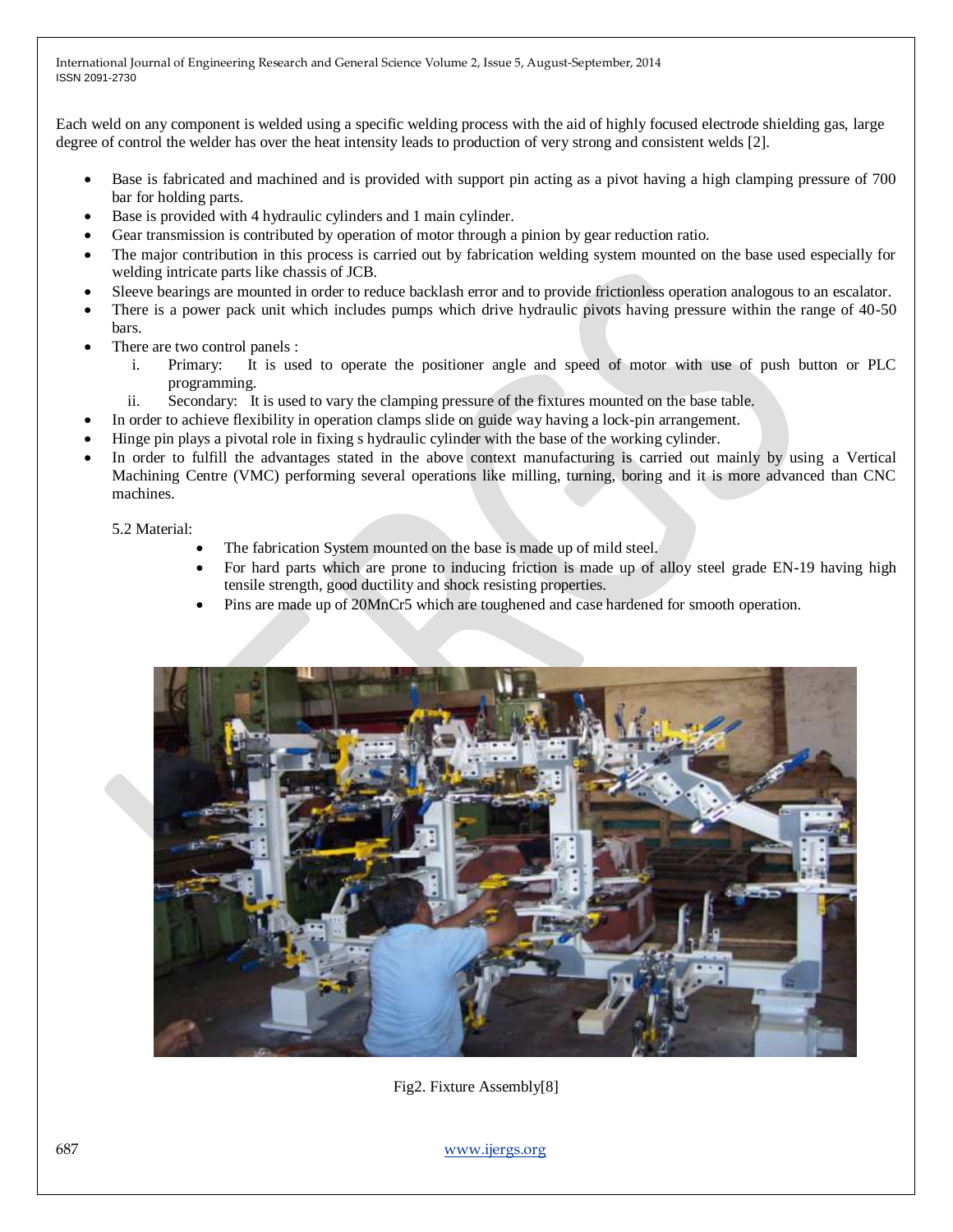#### 5.3 Procedure

As a result of complex alignment and positioning equipment are important as they are required in nearly all research andmanufacturing processes [1]. The increasing focus on nano-scale engineering has forced engineers andscientists to think about the types of alignment devices which will be required for new and emergingapplications. At present, they may choose from two types of state-of-the-art devices; either fixtures or positioners. Fixtures are devices which define a part's fixated orientation and location via a fixed geometry.

- Material selection.
- Analysis of selected material on computer aided software's.
- Prototype design.
- Performing tests on the prototype.
- Calculating Centre of Gravity based on the test reports.
- Gear Box design for speed variations.
- Pressure calculations required to be supplied by the hydraulic cylinders for clamping operation.

## **Acknowledgements**

Inspiration and guidance are invaluable in every aspects of life, especially in the fields of academics, which we have received from our company Adroit Enterprises. We would like to thank them as they are responsible for the complete presentation of our project and also for his endless contribution of time, effort valuable guidance and encouragement he has given to our. The following work would not have been possible without the help and advice of our company Adroit Enterprises who have acknowledged for their faith in our abilities and for letting us find our own way.

## **Conclusion**

Conclusion is drawn on the basis of the information collected on each aspect of our project. It leads to a belief that if applied will create an even better machine than we have designed. The process of conducting operations related to welding fixtures and positioners helps in gaining a deeper understanding as well as effective project process. The prototype construction proves fruitful in analyzing the process for its potential as a finished product.In today's market all large manufacturers are automating as much of their production line as possible. Automated processes have been in high demand extensively in past two decades but there is still room for improvement. Welding fixtures closes the gap in the engineering of automated fixture mechanism. From finding a resource for research material to design updates of the part causes the task of accurately prototyping the real design difficult. It is important that the design satisfies all of the functional requirements and design parameters which were outlined at the start of the project. In order to meet the requirements of the fixture customization is done by making the clamping system very practical for various sizes and geometries. A few other considerations for calculations that would ultimately improve the quality of the welding fixture are stress analysis and cost benefit analysis. Stress analysis and friction analysis would both help in the selection of material to be used for each part of the machine. Thorough stress calculations could not be done without knowledge of the material being used for each part, because of different materials physical and mechanical properties. By also knowing the material selection a cost benefit analysis could be conducted to determine how cost effective the product is. All of these calculations would greatly add to the significance of the research already conducted.

#### **REFERENCES:**

#### **Journal Papers:**

- [1] Martin. L. Culpepper, "Design Of A Hybrid Positioner-Fixture For Six-Axis Nanopositioning And Precision Fixturing", MIT Dept. Of Mechanical Engineering, Massachusetts Avenue.
- [2] Reid. F. Allen, "Design And Optimization Of A Formula Sae Race Car Chassis And Suspension ", Massachusetts Institute of Technology, June 2009.